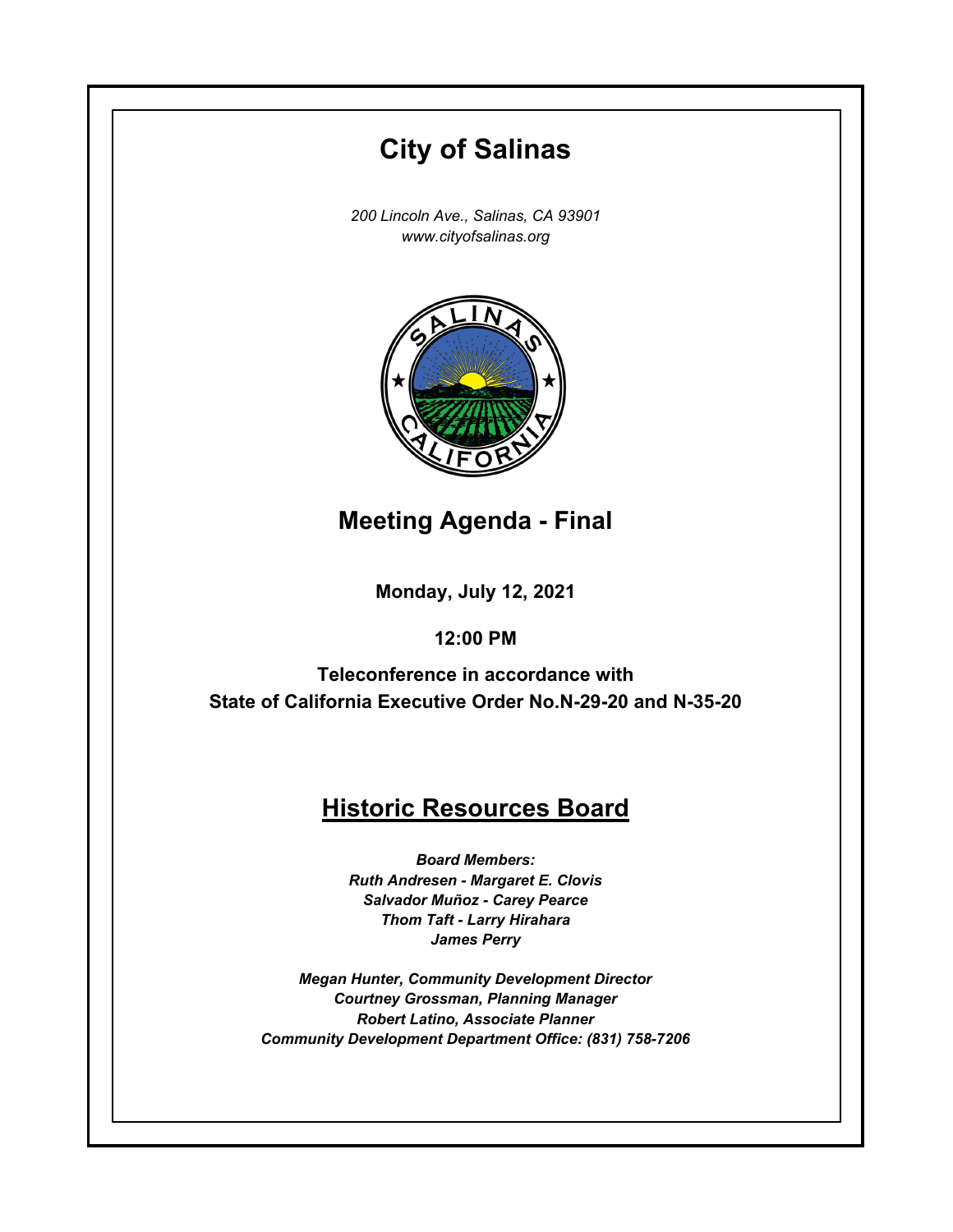## **PUBLIC NOTICE**

*This meeting is being conducted utilizing teleconferencing and electronic means consistent with State of California Executive Order N-29-20 dated March 17, 2020, regarding the COVID-19 pandemic. In accordance with Executive Order N-29-20, the public may only view the meeting on television and/or online and not in the Council Chamber. City meetings may be observed live at https://salinas.legistar.com/Calendar.aspx, on The Salinas Channel on YouTube at https://www.youtube.com/user/thesalinaschannel or on Comcast Channel 25.*

# **ZOOM WEBINAR PARTICIPATION**

# **JOIN THE ZOOM WEBINAR TO PARTICIPATE LIVE AT: Please click this URL to join. https://us06web.zoom.us/j/81427364233**

**To participate telephonically, call any number below: US: +1 669 900 6833 or +1 346 248 7799 or +1 253 215 8782 or +1 929 205 6099 or +1 301 715 8592 or +1 312 626 6799** 

# **Webinar ID: 814 2736 4233 If prompted to enter a participant ID, press #.**

#### **International numbers available: https://us06web.zoom.us/u/kcaVjBAhbp**

### **SUBMISSION OF PUBLIC COMMENT PROCEDURES**

*If you wish to make a comment on a specific agenda item, please join the Zoom Webinar or submit your written comment, limited to 250 words or less via email to the Historic Resources Board Secretary at robertl@ci.salinas.ca.us by 5:00 p.m. on Friday, July 9, 2021.* 

*Reading of Public Comments: The secretary shall read all email comments, provided that the reading shall not exceed two (2) minutes and shall become part of the record. Every effort will be made to read your comment into the record, but some comments may not be read due to time limitations.*

#### **PLEDGE OF ALLEGIANCE**

# **ROLL CALL**

#### **PUBLIC COMMENT TIME RESTRICTIONS**

*Public comments generally are limited to two minutes per speaker; the Chair may further limit the time for public comments depending on the agenda schedule.*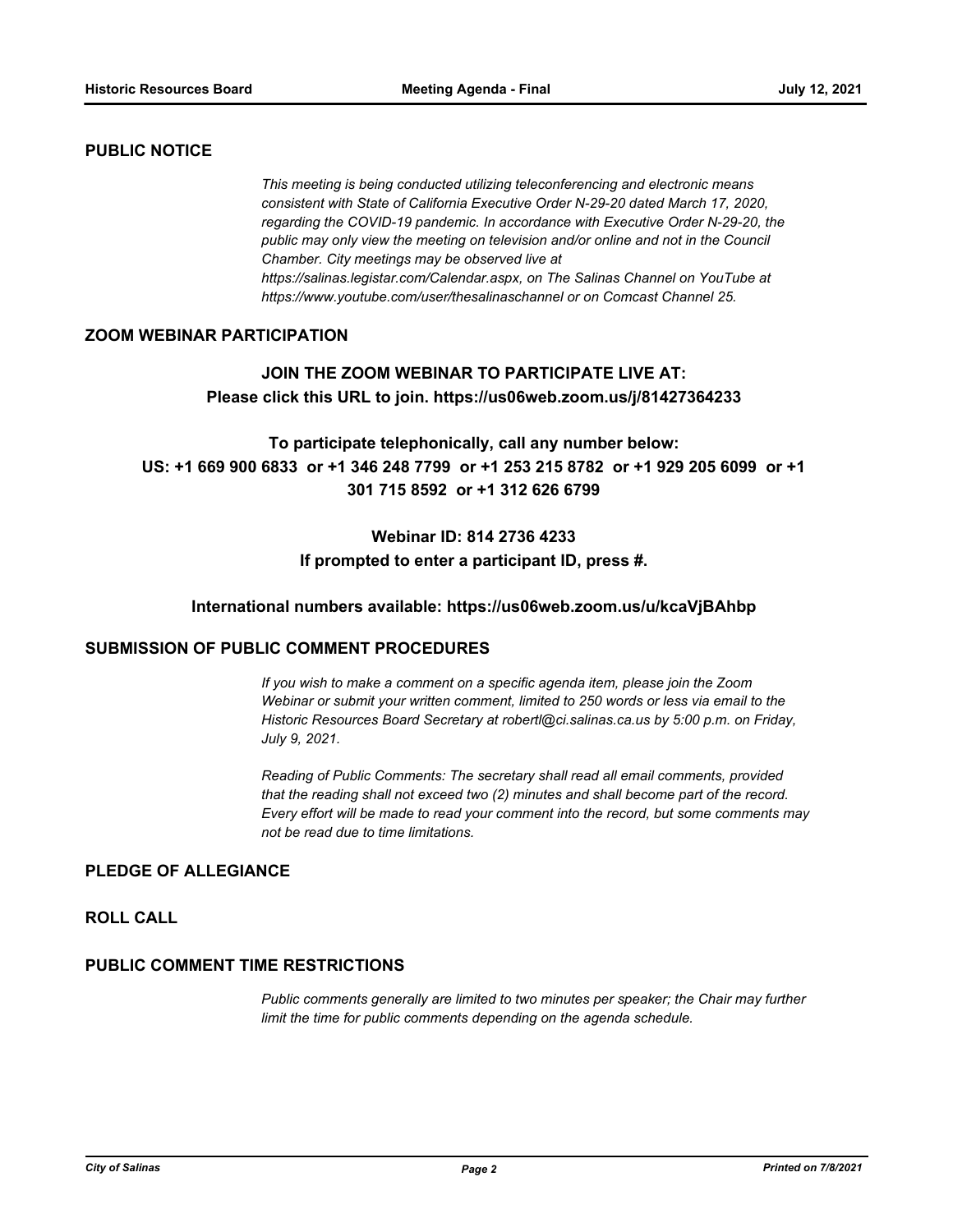#### **GENERAL PUBLIC COMMENTS**

*Receive public communications from the audience on items that are not on the agenda and that are in the City of Salinas' subject matter jurisdiction. Comments on Consent or Consideration items should be held until the items are reached. The public may request that the committee consider adding an item for consideration on a future agenda. The public may comment on scheduled agenda items as they are considered.*

#### **CONSENT**

| ID#21-290       | <b>Historic Resources Board May 3, 2021 Minutes</b>        |
|-----------------|------------------------------------------------------------|
| Recommendation: | Approve Historic Resources Board minutes of May 3, 2021.   |
| ID#21-301       | <b>Historic Resources Board June 28, 2021 Minutes</b>      |
| Recommendation: | Approve Historic Resources Board minutes of June 28, 2021. |

## **CONSIDERATIONS**

**Preliminary Review of 301 Main St. 1st Floor Improvements (SHCA 2021-002)**

## **TAMC Rail Platform Furniture**

**FUTURE AGENDA ITEMS**

#### **ADJOURNMENT**

*Confirmation of attendance at next meeting prior to adjournment.*

#### **Maira Flores, Administrative Aide**

**\_\_\_\_\_\_\_\_\_\_\_\_\_\_\_\_\_\_\_\_\_\_\_\_\_\_\_\_\_\_\_\_\_\_** 

## **AGENDA MATERIAL / ADDENDUM**

*Any addendums will be posted within 72 hours of regular meetings or 24 hours of special meetings and in accordance with Californian Government Code Section 54954.2, unless otherwise allowed under the Brown Act. City Commission/Board/Committee agenda item reports may be viewed at the Salinas City Clerk's Office, 200 Lincoln Avenue, Salinas, and are posted on the City's website at www.cityofsalinas.org via the hyperlinks provided on the agenda. The Commission/Board/Committee may take action that is different than the proposed action reflected on the agenda.*

*Disability-related modification or accommodation, including auxiliary aids or services, may be requested by any person with a disability who requires a modification or accommodation in order to participate in the meeting. Requests should be referred to the City Clerk's Office At 200 Lincoln Avenue, Salinas, 758-7381, as soon as possible but by no later than 5 p.m. of the last business day prior to the meeting. Hearing impaired or TTY/TDD text telephone users may contact the city by dialing 711 for the California Relay Service (CRS) or by telephoning any other service providers' CRS telephone number.*